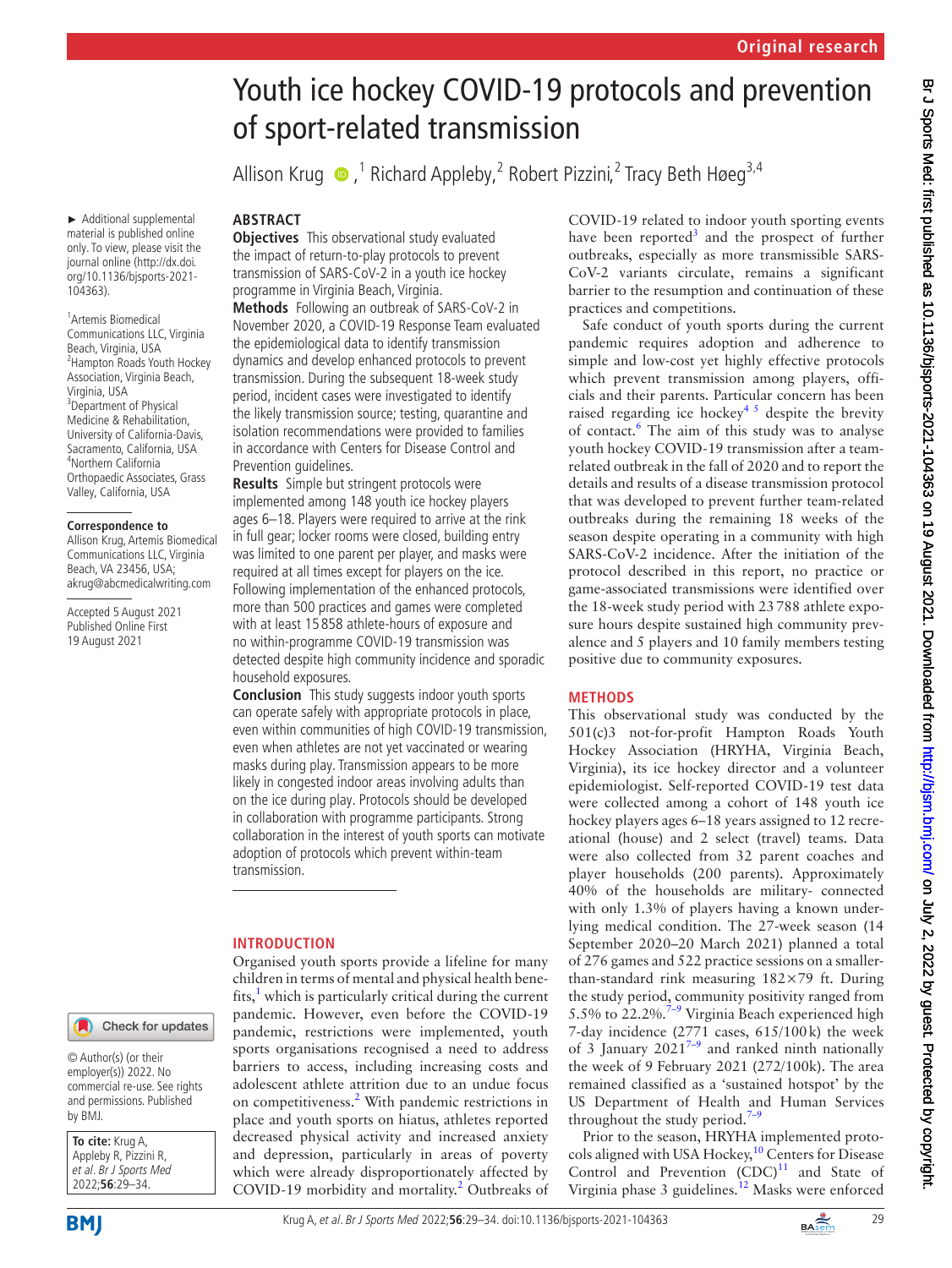<span id="page-1-0"></span>

| Pre-enhanced protocols compared with the enhanced protocols used during the 18-week surveillance period<br>Table 1 |                                                                                                                                             |                                                                                                                                                                                  |  |  |  |  |  |  |
|--------------------------------------------------------------------------------------------------------------------|---------------------------------------------------------------------------------------------------------------------------------------------|----------------------------------------------------------------------------------------------------------------------------------------------------------------------------------|--|--|--|--|--|--|
|                                                                                                                    | <b>Pre-enhanced protocols</b><br>(14 September 2020-15 November 2020)                                                                       | Post-enhanced protocols<br>(16 November 2020-20 March 2021)                                                                                                                      |  |  |  |  |  |  |
| Masks*                                                                                                             | Required for all indoors<br>▶<br>Not required on ice for players or coaches                                                                 | Required for coaches on ice and bench<br>Players not required to mask on ice or bench                                                                                            |  |  |  |  |  |  |
| Locker rooms*                                                                                                      | Open                                                                                                                                        | Closed, all players arrive at rink fully geared up or use outdoor locker rooms<br>Goalies assigned a locker room                                                                 |  |  |  |  |  |  |
| Building entry*                                                                                                    | No restrictions                                                                                                                             | 5 min prior to practice or game, immediate exit<br>No hockey bags permitted in building<br>Rain protocol: players assigned to locker rooms and separate areas<br>throughout rink |  |  |  |  |  |  |
| Spectators*                                                                                                        | No capacity limits                                                                                                                          | One parent per player in building for practices and games<br>Exception if one parent volunteering on scoresheet, time clock or penalty<br>box                                    |  |  |  |  |  |  |
| Game operations*                                                                                                   | Stop-clock periods                                                                                                                          | Switch to run-clock periods to provide additional time between games to clear<br>out building                                                                                    |  |  |  |  |  |  |
| Travel team tournaments*                                                                                           | Weekend tournaments authorised                                                                                                              | $\blacktriangleright$ No overnight travel<br>If overnight travel unavoidable, team must quarantine for 10 days on<br>returning                                                   |  |  |  |  |  |  |
| Symptom screening*                                                                                                 | CDC case definition, including fever (>38°C), cough, shortness of<br>breath, muscle aches, change in taste/smell, etc.                      | Revised to focus on common cold symptoms: headache, sore throat, fatique,<br>runny nose<br>Fever criteria reduced to $>37.5^{\circ}$ C                                           |  |  |  |  |  |  |
| Distancing                                                                                                         | Required in lobby and all off-ice areas, not required on ice                                                                                | Same                                                                                                                                                                             |  |  |  |  |  |  |
| <b>Testing</b>                                                                                                     | Voluntary                                                                                                                                   | Voluntary                                                                                                                                                                        |  |  |  |  |  |  |
| Case reporting                                                                                                     | Mandatory                                                                                                                                   | Mandatory                                                                                                                                                                        |  |  |  |  |  |  |
| Quarantine                                                                                                         | Consistent with CDC guidelines; including 7 days reduced<br>quarantine option for those with no symptoms and negative test<br>on day 6 or 7 | Same                                                                                                                                                                             |  |  |  |  |  |  |
| Isolation                                                                                                          | Consistent with CDC quidelines: 10 days from onset of symptoms Same<br>or positive test                                                     |                                                                                                                                                                                  |  |  |  |  |  |  |
| Density on ice                                                                                                     | 50% (split teams, reduced ice time by half)                                                                                                 | Maintained split teams until 4 January 2021 then returned to full density                                                                                                        |  |  |  |  |  |  |
| *Major changes implemented which exceeded USA hockey, state and/or CDC recommendations.                            |                                                                                                                                             |                                                                                                                                                                                  |  |  |  |  |  |  |

CDC, Centers for Disease Control and Prevention.

in the building, player case reporting to the hockey director was required as a condition of participation and uniform case reporting forms were used, but on-ice masking and distancing for players and coaches was not required, consistent with the  $WHO's$  recommendation<sup>13</sup> against use of face masks during vigorous physical activity. In early November 2020, a teamrelated outbreak was associated with an indoor picture night that led to 36 confirmed SARS-CoV-2 infections (33 among players, coaches and parents, and 3 among siblings). Cases among players and adults were investigated by the epidemiologist for exposures to detect within-rink transmission, and contact tracing was conducted to prevent onward transmission. Based on this investigation, an enhanced protocol was developed [\(table](#page-1-0) 1), and the 27-week study period described in this report consists of two phases: (1) the first 9 weeks (14 September 2020–15 November 2020) including the outbreak investigation and new protocol development; and (2) the 18 weeks following return-to-play (16 November 2020–20 March 2021) during which time protocol adherence and effectiveness was monitored.

#### **Outbreak investigation and protocol development**

On 31 October 2020, two symptomatic parents received positive antigen test results for SARS-CoV-2, 6days after returning from an out-of-state tournament. The two travel teams were quarantined and asked to test, report the test date, symptom onset date, test type and result. These data were entered in the line listing [\(online supplemental 1](https://dx.doi.org/10.1136/bjsports-2021-104363)). Given the possibility of interaction between travel and house teams, the hockey director put the entire programme on a 14-day quarantine for testing and investigation. The hockey director notified all HRYHA households

to be vigilant for symptoms resembling the common cold and to seek testing.

During the quarantine, all HRYHA families with a symptomatic household member were asked to test and report their results to the hockey director. Families were requested to supply the following information: date of test, type of test (PCR or rapid), test result, symptomatic/asymptomatic status and date of symptom onset. Following case investigation, likely exposure source was recorded as well. Fifty-five reverse transcriptionpolymerase chain reaction (rtPCR) and rapid antigen tests were conducted and 36 were positive: 14 players/siblings, 14 parents and 8 coaches. The asymptomatic fraction was 14% (players/ siblings); all coaches and parents reported mild symptoms. Importantly, no fever >38°C was reported. Case investigation with the two travel teams suggested initial exposures began during the tournament weekend through contact with infected adults and children. An epidemiological curve ([figure](#page-2-0) 1) was created using the symptom onset date to estimate the initial spreading event based on median time to symptoms of 5days. Specifically, counting back 5days from the peak of the curve, picture night was identified as the likely source for the second wave of infections. Picture night was associated with increased foot traffic through the rink lobby as HRYHA families came for team and individual photos, increasing conversation among parents and players. A small break room was used for individual and sibling photos; no food or drink was involved in the event.

Parents with a child testing positive for SARS-CoV-2 consistently described the subtle symptoms as 'just like the common cold', and therefore, had not sought testing prior to the quarantine because the symptoms did not align with the CDC case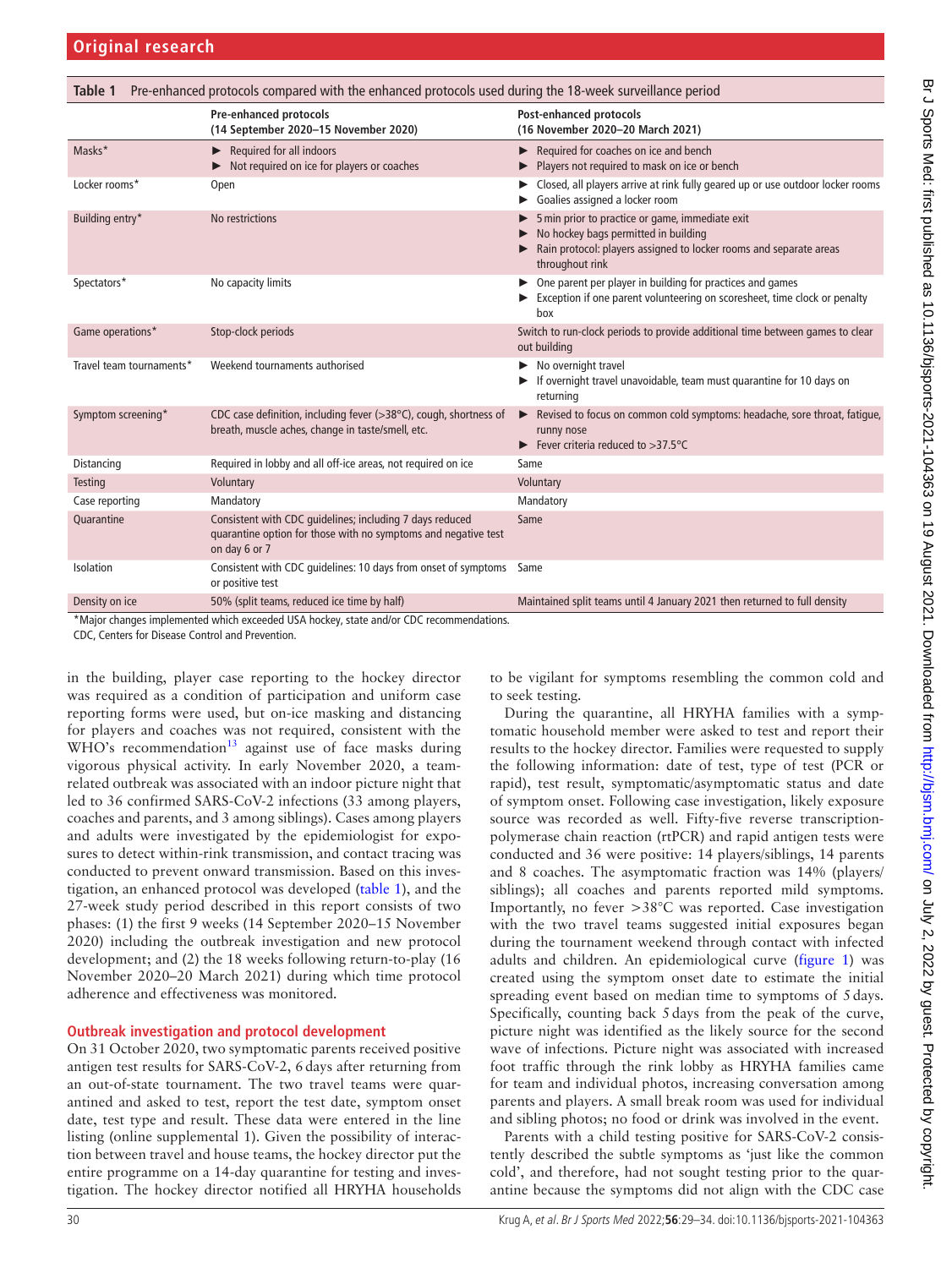

<span id="page-2-0"></span>**Figure 1** Outbreak epidemiology for 33 cases detected on 31 October 2020–10 November 2020 by date of symptom onset and player/parent/ coach status (three positive siblings not included).

definition. Parents tended to report one or more of the following: sore throat, headache, slight cough, fatigue and feverish. Understanding that the subtle symptoms of COVID-19 in children were often undetected by parents motivated a key change in the rink's protocols to increase awareness.

#### **New protocols developed**

The hockey director formed a COVID-19 Response Team composed of the director, assistant hockey director, head coach, epidemiologist and the director of the partner rink. The goal of the enhanced protocols was to ensure players did not become close contacts of each other, thus preventing within-team transmission and avoiding full team quarantines if possible. With community COVID-19 incidence rising, it was anticipated that community exposures would be inevitable. Better distancing was needed to prevent gathering and conversation in places with poor ventilation. Vulnerabilities were assessed in the protocols when the season began. These weaknesses were discussed with the COVID-19 Response Team in the context of player and parent movement within the facility. Three high-risk transmission opportunities were identified for further mitigation: lines (while waiting to enter the ice or for drills to start), locker rooms and the lobby.

#### Parent and coach participation in protocol development

To engage members in this observational study, a series of video calls was organised with head coaches, then with all coaches and team managers, to develop enhanced protocols to increase distancing in the rink and reduce off-ice player contact. A volunteer physician was available to consult regarding unusual symptoms. Routine email communications to all HRYHA families provided updates and guidance. Families were encouraged to contact the hockey director or epidemiologist with any questions or feedback. An anonymous online survey was conducted at the end of the season to solicit further information regarding infections and comments from programme participants.

The new protocols included the following in addition to existing policies [\(table](#page-1-0) 1): split practices were continued to reduce density on the ice by 50%; families were asked to have skaters in full gear before entering the rink; rink entry was restricted to <5min prior to practices or games; drills were selected in advance and distributed to coaches and players for review to reduce clustering during instruction; games were switched to a continuous rather than stop-clock to increase the amount of time between games for cleaning and building ventilation; bags

were prohibited in the rink to prevent changing in unauthorised areas; locker rooms were reserved strictly for single goalie use; one parent per player was permitted in the building to minimise congestion and break rooms were closed. No effort was made to space players on the bench but given coaches often yell from behind and above the unmasked players, the coaches were required to mask on the ice and bench. In the 30min break between games, the public areas of the rink (eg, bathrooms, counters and table-tops) were cleaned according to CDC recommendations. Doors were already equipped for no-touch operation. Mask use among players on the ice was considered but not implemented, consistent with WHO guidelines<sup>[13](#page-5-9)</sup> given the difficulty of breathing during exertion and the challenge of hydration during fast rotations on and off the bench. Travel teams were banned from participating in 'tournament weekends'; instead, both games were played on a single day to eliminate overnight interstate travel. In the one case where that was not possible, the travel team quarantined from all ice activities for 10 days following the trip.

Team managers were consulted regarding barriers to protocol adoption. In response to this discussion, mats were placed outside the rink to facilitate parents dropping off hockey players in skates. Two outdoor 'locker rooms' were established with folding chairs and mats to facilitate high school players gearing up. Parents who volunteered for various game-related jobs, such as scoreboard, time clock or penalty box, were permitted to have a spouse enter the rink as well.

#### **Return to play**

On resumption of play the week of 16 November 2020, a revised symptom list was published, including the following subtle common cold symptoms: temperature >37.5°C, fatigue, chills, slight passing headache, sore throat, sniffles, dry cough (intermittent), focal soreness in muscles ('hot spots'). These symptoms were identified during 13 parent interviews conducted during case investigations regarding children who had tested positive during the initial outbreak. Parents were asked to look for 'the common cold'; notably, no fevers nor reports of altered taste or smell were reported among children. To boost testing uptake and prevent onward transmission, the rink invited the local health department to conduct a free testing event on-site prior to the Thanksgiving holiday and three additional asymptomatic cases were identified. These were recorded on the line list.

When a family reported a positive case or potential exposure, the director recorded the data on the line list (date of test, type of test, asymptomatic/symptomatic status, date of symptom onset, household contacts and test results, and likely exposure source) then referred the parent to the epidemiologist for contact tracing, testing recommendations and isolation and quarantine exit dates. The epidemiologist provided guidance on test selection and interpretation according to the best available CDC guidance at the time and in consultation with the local health department, which was overwhelmed with community and school-based contact tracing. For symptomatic individuals, the rapid antigen test was recommended due to the quick turnaround time; for individuals without symptoms who were least 3days from the date of exposure, the rtPCR was recommended for its sensitivity. A negative rapid test despite symptoms prompted discussion about seeking a confirmatory rtPCR. All testing was voluntary and accessed through community resources such as public health testing, urgent care clinics and pharmacies. The epidemiologist recorded all symptom onset dates and household contacts on a whiteboard calendar, computed quarantine exit dates and texted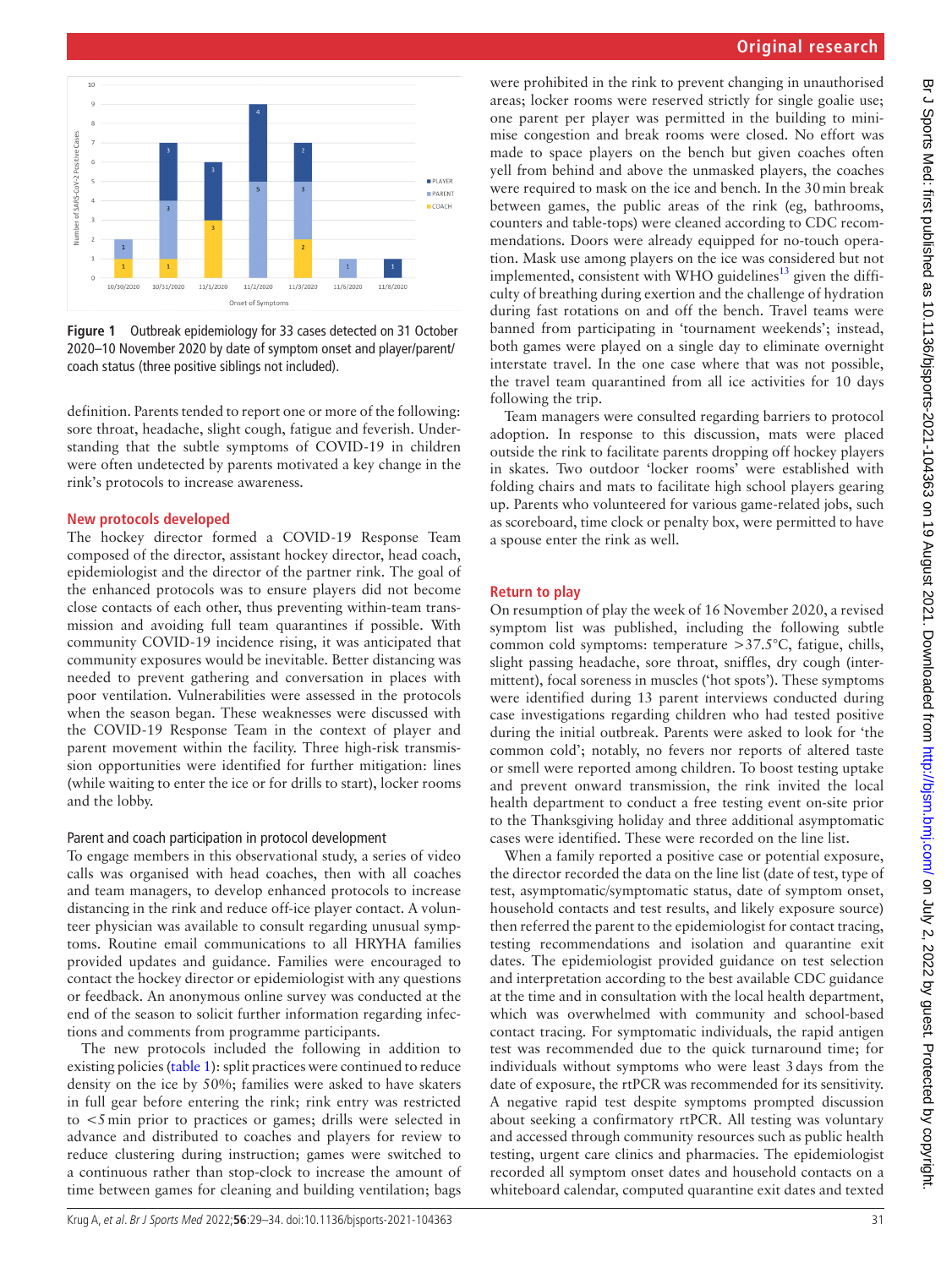# **Original research**

a picture of the white board to the family and the coach to ensure all were aware of return-to-play dates. The epidemiologist then emailed a conversation summary to the hockey director and included return-to-play dates. If potential exposures were identified during the infectious period, the team was notified, and parents were asked to self-monitor and seek testing if symptoms emerged. Given the greatly reduced likelihood of secondary transmission from an asymptomatic case (0.7%) compared with a symptomatic index case  $(18.0\%)$ ,<sup>14</sup> a full team quarantine was only imposed if an athlete practised or competed while symptomatic. Full team quarantines were not mandated if an athlete was asymptomatic and later found to be positive for SARS-CoV-2 because on-ice exposures, although unmasked, were considered to be low-risk interactions given the close contact is measured in seconds.<sup>6</sup> Individual and family quarantines were required when contact tracing suggested an exposure to a SARS-CoV-2 positive individual.

Given the success of the post-protocol 6-week trial, the programme returned to full practice sessions the week of 4 January 2021, thus doubling the density of players on the ice during practice. It was understood that a post-holiday surge would put pressure on the protocols and the HRYHA community was reminded to be vigilant for symptoms and refrain from attending practices or games if anyone in the household became symptomatic. The protocols focused on symptom awareness given that some families experienced challenges with insurance denials for testing and paid out-of-pocket for tests. It was also understood that some fraction of cases would remain undetected. To estimate this unreported fraction, a brief online householdbased survey was conducted at the end of the season (20 February 2021–13 March 2021). Invitations to participate in the survey were emailed to all HRYHA members, links were circulated via team messaging platforms, and one response per household was requested. The proportion of adults and players with a history of infection, and the proportion of adults reporting vaccination were computed.

#### **RESULTS**

Two study periods comprise this report: (1) 9-week pre-enhanced protocol period from 14 September 2020 to 15 November 2020 and (2) 18-week post-enhanced protocol period from 16 November 2020 to 20 March 2021 ([figure](#page-3-0) 2). Comparing cumulative incidence during the pre-enhanced and postenhanced protocol periods, 14 (9.5%) vs 5 (3.4%) players reported infection. Among coaches, 8 (25%) vs 1 (3.1%) reported infection. Among parents, 14 (7%) vs 10 (5.0%) reported infection. One quarantine period for both high school teams was implemented during the post-enhanced protocol period in response to



<span id="page-3-0"></span>**Figure 2** Likely transmission source for SARS-CoV-2 cases among Virginia Beach Youth Ice Hockey Programme, 15 September 2020–20 March 2021.



<span id="page-3-1"></span>**Figure 3** Enhanced protocols prevent within-team transmission despite high sustained community incidence of SARS-CoV-2 in Virginia Beach City, 15 September 2020–20 March 2021.

community exposures. Player case investigation by the epidemiologist found all five to be the result of household transmission and no onward athlete transmission was found to be linked to practices or competitions [\(figure](#page-3-1) 3).

In total, the programme completed 262 games and 496 practice sessions, reflecting successful completion of more than 95% of planned events. Games have 17 players per team, and 30–40 players are on the ice during practice sessions. Game and practice exposures for athletes during the 9-week pre-enhanced protocol period were 7929 athlete-hours; the 18-week postenhanced protocol period was 15858 athlete-hours. Altogether, game and practice athletic exposure time including both athletes and coaches was at least 9932hours with the original protocol and 19864hours with the enhanced protocol.

An epidemiological review of all cases reported to the hockey director was compared with results of the brief online household survey (n=82 completed surveys, response rate 64%) to capture self-reported cases among parents and players, estimate the unreported fraction of cases, as well as vaccination coverage. Total cases reported to the director during the season were 18 players, 25 parents and 9 coaches. In the anonymous survey, 19 player cases and 53 parent cases were reported. Because the survey was anonymous, we do not know if the 19 reported player cases include all 18 reported to the director during the season. The additional 28 parent cases reported on the anonymous survey suggest that approximately 65% of parents reported their own infections to the hockey director even though reporting was only mandatory for player cases. The pre-enhanced versus postenhanced protocol cumulative incidence decreased for players, coaches and parents despite a follow-up period that was twice as long (9 weeks vs 18 weeks, respectively) and player density during practice sessions that doubled from half capacity to typical full capacity. During this period, community transmission also declined from >600/100k and 21% positivity in early January to  $123/100$  k and 5.5% positivity<sup>7-9</sup> at the end of March ([figure](#page-3-1) 3).

Potential occurrences of child-to-child transmission were investigated. During the November 2020 outbreak, 5 of the 14 player cases were among children who did not travel to the tournament but practised with the travel team the following week. Of these five players, four were members of a team with a coach who subsequently tested SARS-CoV-2 positive; coaches were not required to mask on the ice at that time and adultto-child transmission may have occurred. It is impossible to exclude child-to-child transmission during the outbreak but following the implementation of more stringent protocols which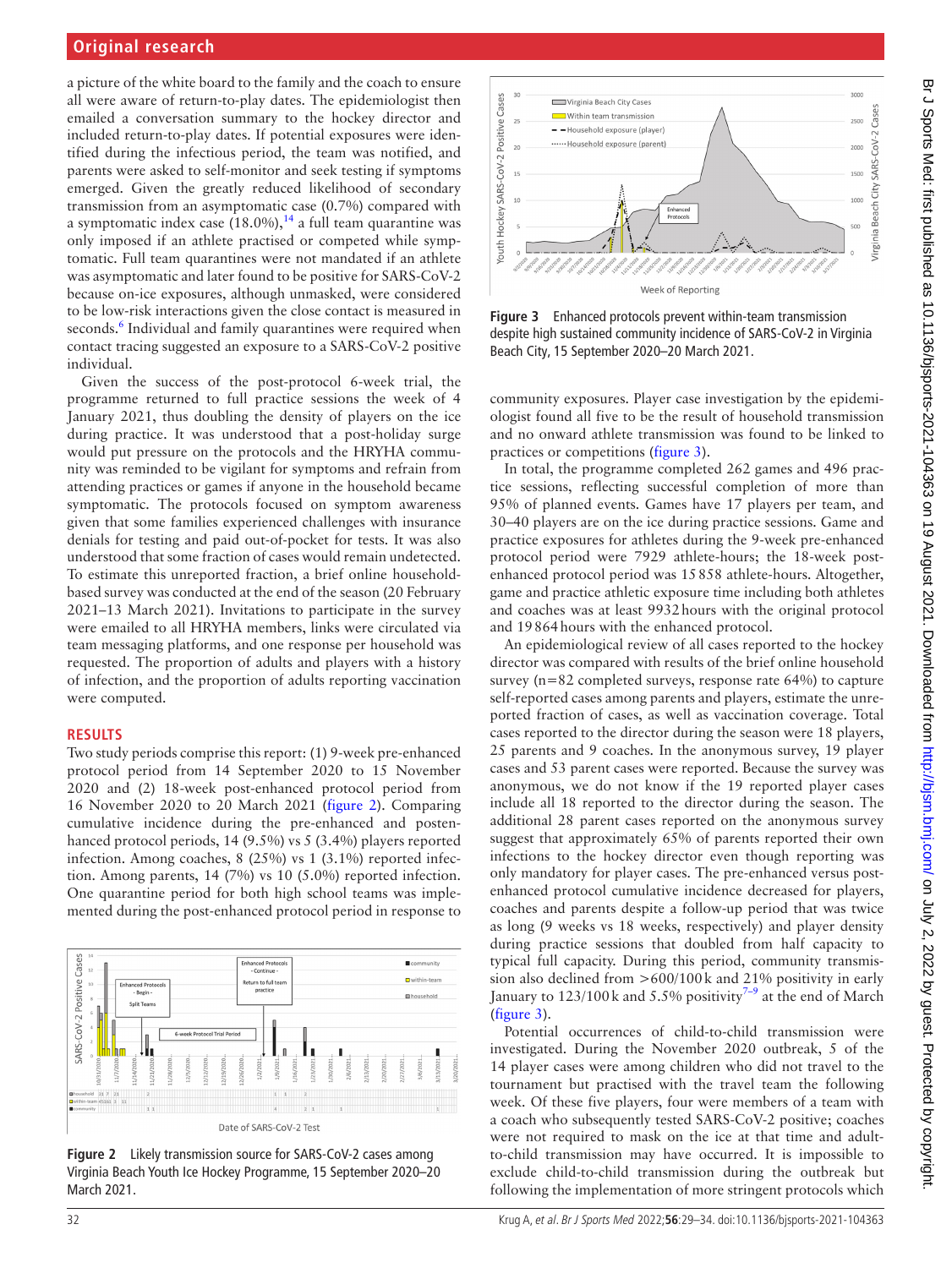strictly limited off-ice interactions within the facility (ie, locker rooms and lobby), no additional player cases were found despite opportunities for transmission during the infectious period. For example, one mildly symptomatic (headache, runny nose) high school player attended practice 2days in a row, prior to receiving a positive SARS-CoV-2 test result. The team was put on quarantine and no further symptoms or positive tests were reported. In another exposure, a coach and five high school players and one sibling went out to breakfast after a game; indoor dining was permitted under state restrictions at the time. One attendee reported a positive SARS-CoV-2 test the next day. The team was put on quarantine given that the exposure occurred not on the ice but over a prolonged period indoors, unmasked, in close proximity with uncertain ventilation. All five players exposed at breakfast tested negative on day five of quarantine.

#### **DISCUSSION**

This report suggests that indoor organised youth sports can operate safely with appropriate protocols in place within hightransmission communities at low or no cost even when athletes are not vaccinated or wearing masks during play. This is of enormous importance for youth and societal well-being because it promotes access to youth sports regardless of the socioeconomic or disease metrics in the surrounding community. The protocols were developed in close collaboration with coaches and parents, and they remained stable without need for modification throughout the rest of the 18-week observation period. One of the unique features of the protocols which make them generalisable to any community is the heightened awareness among parents regarding subtle symptoms resembling the common cold. Other low-cost interventions included reducing congestion in the building by setting up outdoor locker rooms. Finally, although some communities are considering implementing routine athlete testing, funds for this surveillance were not available and the protocols relied entirely on self-reported symptoms and tests. Importantly, and in accordance with WHO guidelines, $^{13}$  players were not required to mask during competition and spectators from within the family were permitted provided they were masked.

No evidence of onward transmission between athletes was found after implementing the enhanced protocols despite returning to a full practice schedule with 30–40 players and 8–10 coaches on the ice at least twice weekly. The travel team met for an additional practice each week. The stricter protocols focused on preventing off-ice transmission within the facility but could not control personal time and risks outside the facility. It is thought that this strict control of interactions within the facility may be effective in managing the highest-risk time for athletes just prior to and after practice or competition in areas with poor ventilation. Outbreaks have been related to indoor youth sports with adult spectators<sup>[3](#page-5-2)</sup> and indoor adult hockey with a symptomatic adult.<sup>4</sup> Potential reasons for not finding sport-related transmission in a community of high prevalence with unmasked athletes may be due to adults and athletes being encouraged to stay home even with subtle symptoms, universal masking among adults and limiting shared indoor time to practices and competitions only. SARS-CoV-2 has also been consistently found to spread more readily from adults than children. $14-17$ 

While player-to-player transmission cannot be excluded given the lack of serial asymptomatic surveillance testing, case investigations only found evidence of household transmission, and no onward transmission within the teams even after unmasked exposure to a positive case during the infectious period. This

seems to support existing literature which reports that asymptomatic COVID-19 transmission in households is estimated to occur only 0.7% of the time.[14](#page-5-10) Studies looking specifically at sport-related COVID-19 transmission have found it be unlikely in asymptomatic adults<sup>[18](#page-5-11)</sup> and exceedingly rare in children<sup>[19](#page-5-12)</sup> even in contact sports. This may be part of the reason why mask mandates have not had a detectable effect on youth sportsassociated COVID-19 transmission in studies controlling for community prevalence.<sup>[20](#page-5-13)</sup>

#### **Limitations**

Limitations include lack of asymptomatic surveillance, lack of a control group, and voluntary reporting. During the season, 111 tests were conducted and reported to the director. The correspondence between self-reported player cases (18) and the household survey (19) suggests that the families overwhelmingly cooperated. Of all the symptomatic programme members who sought testing throughout the study period  $(n=42)$ , 90% tested positive. This high positivity may have helped instil confidence in the importance of testing. The reduction in community transmission may have contributed to the declines seen following implementation of more intensive protocols. However, the anonymous survey suggests some adult cases went unreported, a finding that is consistent with the known elevated community transmission during the study period and is to be expected when testing and reporting is voluntary. A periodic anonymous survey may be a useful complement to the expectation of self-reporting to estimate point prevalence within the club. Although community COVID-19 cases began trending down in January 2021, the area remained in a high-transmission status throughout the season. Finally, this study took place prior to the emergence of the SARS-CoV-2 Delta strain.

Youth sports serve a vital function for athletes, their families, and the entire community. This report suggests that, when simple disease mitigation protocols are followed, indoor practice and competition can occur without the use of masks among unvaccinated athletes even in the setting of high community transmission. This has enormous implications for the resumption of youth sports competition worldwide.

#### **Key messages**

#### **What are the findings?**

- ► This study suggests indoor youth sports can operate safely with appropriate protocols in place, even within communities of high COVID-19 transmission and even when athletes are not yet vaccinated or wearing masks during play.
- ► No sport-related COVID-19 transmission was found during the 18-week surveillance period of more than 15 858 athletehours of indoor ice hockey practices and competitions, and youth were allowed to play without masks or distancing.

#### **How might it impact on clinical practice in the future?**

- ► Outbreaks of COVID-19 can occur among hockey players and adult coaches and parents, but the transmission appears to be more likely off the ice in areas of congestion, such as lobbies, locker rooms and lines.
- ► Simple mitigation strategies should be implemented to limit indoor crowding, discourage attendance with symptoms and limit adult transmission to children. Elements of this COVID-19 youth indoor sports protocol playbook could be immediately useful in communities worldwide with varying COVID-19 disease spread and vaccination metrics.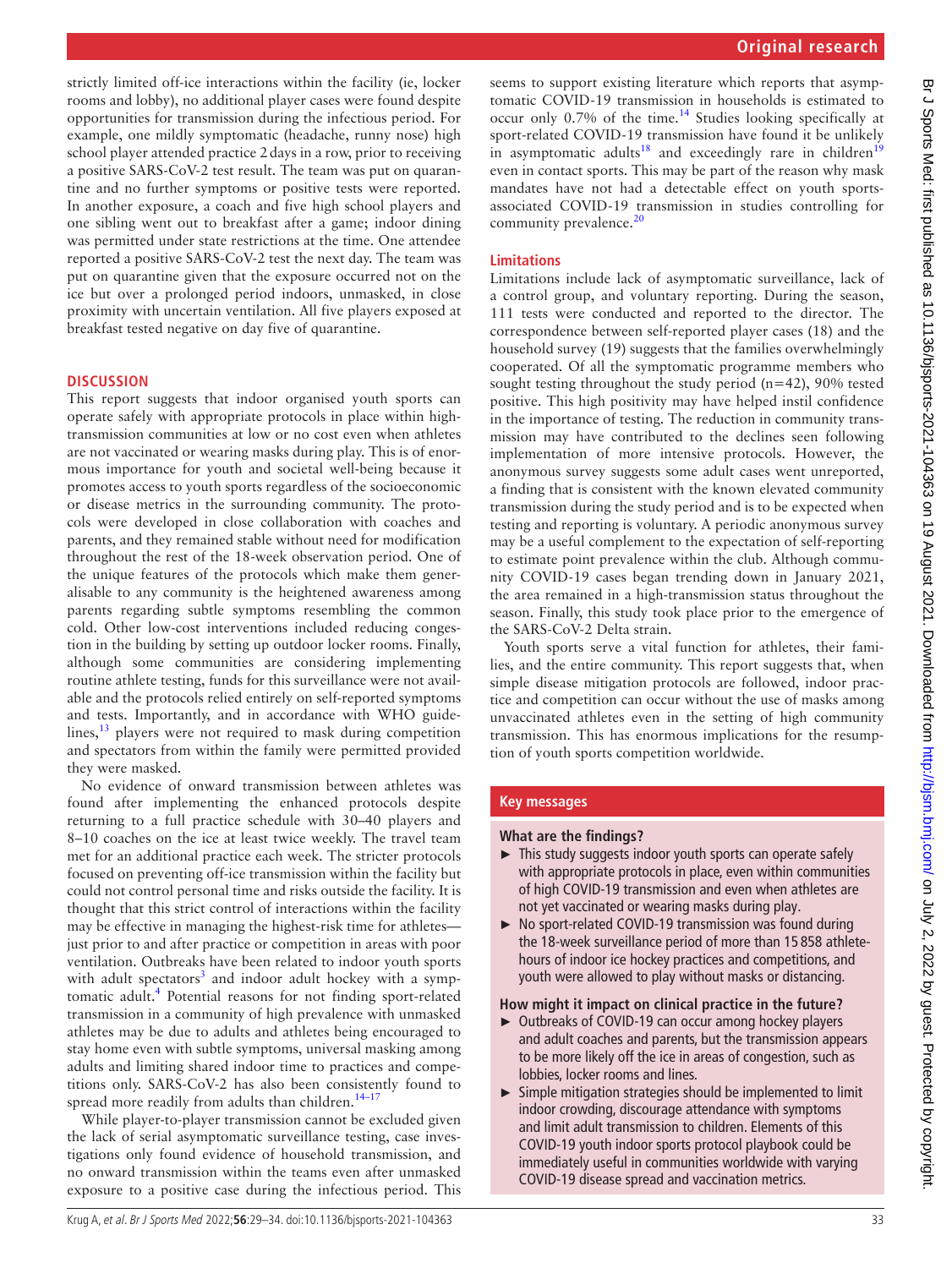# **Original research**

**Twitter** Allison Krug [@AlliKrug](https://twitter.com/AlliKrug) and Tracy Beth Høeg [@tracybethhoeg](https://twitter.com/tracybethhoeg)

**Acknowledgements** The authors gratefully acknowledge that the success of this effort rests entirely with the families of the Hampton Roads Youth Hockey Association. The organisation also recognises the strong collaboration with its partner rink, Peninsula Youth Hockey Association.

**Contributors** AK, MPH, conducted the contact tracing, provided quarantine and isolation recommendations, provided protocol recommendations, conducted the epidemiological analysis, and wrote the manuscript; RA collected and stored the data; RP provided recommendations for the protocol development; TBH provided epidemiological guidance regarding the data analysis, protocol recommendations, and manuscript development. AK, MPH, is the guarantor and affirms that the manuscript is an honest, accurate and transparent account of the study being reported; no important aspects of the study have been omitted; and any discrepancies from the study have been explained. All authors took responsibility for the work.

**Funding** The authors have not declared a specific grant for this research from any funding agency in the public, commercial or not-for-profit sectors.

**Competing interests** All authors have completed the Unified Competing Interest form (available on request from the corresponding author) and declare: no support from any organisation for the submitted work. The authors have no financial relationships with any organisations that might have an interest in the submitted work in the previous three years except RA, who is the President of the not-for-profit Hampton Roads Youth Hockey Association described in this report. AK, MPH, is a parent of two youth ice hockey players and served as the volunteer epidemiologist on the COVID-19 Response Team during this study period. RP is the Fundraising Chair for the Hampton Roads Youth Hockey Association and one of the high school coaches.

#### **Patient consent for publication** Not required.

**Ethics approval** Ethical approval for the study was not required as this study qualifies as exempt research under US Health and Human Services (HHS) §46.104 Exempt research. In addition, the members of the Hampton Roads Youth Hockey Association consented to the requirements of testing and reporting as a condition of participation in youth hockey by the governing body of the youth sports organisation (Potomac Valley Amateur Hockey Association). All data were stored on a passwordprotected computer owned by the hockey director and accessed only by the hockey director. All analyses were conducted in aggregate on deidentified records. Those handling player and member information were cleared for volunteer roles in the youth hockey organisation in accordance with USA Hockey regulations (SafeSport training and background check). AK, MPH, served as the volunteer epidemiologist and in addition to USA Hockey volunteer status also holds HIPAA certification.

**Provenance and peer review** Not commissioned; externally peer reviewed.

**Data availability statement** Data are available on reasonable request. Deidentified data are available upon reasonable request from the corresponding author.

**Supplemental material** This content has been supplied by the author(s). It has not been vetted by BMJ Publishing Group Limited (BMJ) and may not have been peer-reviewed. Any opinions or recommendations discussed are solely those of the author(s) and are not endorsed by BMJ. BMJ disclaims all liability and responsibility arising from any reliance placed on the content. Where the content includes any translated material, BMJ does not warrant the accuracy and reliability of the translations (including but not limited to local regulations, clinical guidelines, terminology, drug names and drug dosages), and is not responsible for any error and/or omissions arising from translation and adaptation or otherwise.

This article is made freely available for use in accordance with BMJ's website terms and conditions for the duration of the covid-19 pandemic or until otherwise determined by BMJ. You may use, download and print the article for any lawful, non-commercial purpose (including text and data mining) provided that all copyright notices and trade marks are retained.

#### **ORCID iD**

Allison Krug<http://orcid.org/0000-0002-8912-264X>

### **REFERENCES**

- <span id="page-5-0"></span>1 Logan K, Cuff S, COUNCIL ON SPORTS MEDICINE AND FITNESS. Organized sports for children, preadolescents, and adolescents. [Pediatrics](http://dx.doi.org/10.1542/peds.2019-0997) 2019;143. doi:10.1542/ peds.2019-0997. [Epub ahead of print: 20 May 2019].
- <span id="page-5-1"></span>2 Watson A, Koontz JS. Youth sports in the wake of COVID-19: a call for change. Br J [Sports Med](http://dx.doi.org/10.1136/bjsports-2020-103288) 2021;55:764.
- <span id="page-5-2"></span>3 Atherstone C, Siegel M, Schmitt-Matzen E, et al. SARS-CoV-2 Transmission Associated with High School Wrestling Tournaments - Florida, December 2020-January 2021. [MMWR Morb Mortal Wkly Rep](http://dx.doi.org/10.15585/mmwr.mm7004e4) 2021;70:141–3.
- <span id="page-5-3"></span>4 Atrubin D, Wiese M, Bohinc B. An Outbreak of COVID-19 Associated with a Recreational Hockey Game - Florida, June 2020. [MMWR Morb Mortal Wkly Rep](http://dx.doi.org/10.15585/mmwr.mm6941a4) 2020;69:1492–3.
- 5 Pollitt K. Return to play? Increased risk of COVID-19 transmission in indoor ice Rinks. Yale school of public health. Available: [https://publichealth.yale.edu/research\\_](https://publichealth.yale.edu/research_practice/interdepartmental/covid/schools/sports/DPH%20Ice%20Rinks%202020%2002%2007-White%20Paper_final_406864_51273_v1.pdf) [practice/interdepartmental/covid/schools/sports/DPH%20Ice%20Rinks%202020%](https://publichealth.yale.edu/research_practice/interdepartmental/covid/schools/sports/DPH%20Ice%20Rinks%202020%2002%2007-White%20Paper_final_406864_51273_v1.pdf) [2002%2007-White%20Paper\\_final\\_406864\\_51273\\_v1.pdf](https://publichealth.yale.edu/research_practice/interdepartmental/covid/schools/sports/DPH%20Ice%20Rinks%202020%2002%2007-White%20Paper_final_406864_51273_v1.pdf) [Accessed 28 Mar 2021].
- <span id="page-5-4"></span>6 McGregor SJ. Report regarding immediate proximity associated with body contact in ice hockey. USA hockey, 2020. Available: [https://cdn1.sportngin.com/attachments/](https://cdn1.sportngin.com/attachments/document/afbf-2242200/Report_Regarding_Immediate_Proximity_Associated_with_Body_Contact_in_Ice_Hockey.pdf#_ga=2.126497357.1993381910.1617367164-1529869455.1616787514) [document/afbf-2242200/Report\\_Regarding\\_Immediate\\_Proximity\\_Associated\\_with\\_](https://cdn1.sportngin.com/attachments/document/afbf-2242200/Report_Regarding_Immediate_Proximity_Associated_with_Body_Contact_in_Ice_Hockey.pdf#_ga=2.126497357.1993381910.1617367164-1529869455.1616787514) [Body\\_Contact\\_in\\_Ice\\_Hockey.pdf#\\_ga=2.126497357.1993381910.1617367164-](https://cdn1.sportngin.com/attachments/document/afbf-2242200/Report_Regarding_Immediate_Proximity_Associated_with_Body_Contact_in_Ice_Hockey.pdf#_ga=2.126497357.1993381910.1617367164-1529869455.1616787514) [1529869455.1616787514](https://cdn1.sportngin.com/attachments/document/afbf-2242200/Report_Regarding_Immediate_Proximity_Associated_with_Body_Contact_in_Ice_Hockey.pdf#_ga=2.126497357.1993381910.1617367164-1529869455.1616787514) [Accessed 2 Apr 2021].
- <span id="page-5-5"></span>7 Virginia Department of Health. COVID-19 Cases & Testing Dashboards. Positivity. Available: [https://www.vdh.virginia.gov/coronavirus/coronavirus/covid-19-in-virginia](https://www.vdh.virginia.gov/coronavirus/coronavirus/covid-19-in-virginia-testing/)[testing/](https://www.vdh.virginia.gov/coronavirus/coronavirus/covid-19-in-virginia-testing/)
- 8 Virginia Department of Health. Weekly case counts by County. Available: [https://www.](https://www.vdh.virginia.gov/coronavirus/covid-19-data-insights/weekly-health-district-case-data/) [vdh.virginia.gov/coronavirus/covid-19-data-insights/weekly-health-district-case-data/](https://www.vdh.virginia.gov/coronavirus/covid-19-data-insights/weekly-health-district-case-data/)  [Accessed 28 Mar 2021].
- 9 US Department of Health and Human Services. Community profile report. US HHS. Available:<https://beta.healthdata.gov/download/gqxm-d9w9/application%2Fpdf> [Accessed 20 Feb 2021].
- <span id="page-5-6"></span>10 USA Hockey. Mitigating risk recommendations. USA Hockey. Available: [https://cdn2.](https://cdn2.sportngin.com/attachments/document/3afb-2317182/MitigatingRiskUpdate.Dec10.2020.pdf#_ga=2.31724734.1217444561.1607352879-810850331.1587995492) [sportngin.com/attachments/document/3afb-2317182/MitigatingRiskUpdate.Dec10.](https://cdn2.sportngin.com/attachments/document/3afb-2317182/MitigatingRiskUpdate.Dec10.2020.pdf#_ga=2.31724734.1217444561.1607352879-810850331.1587995492) [2020.pdf#\\_ga=2.31724734.1217444561.1607352879-810850331.1587995492](https://cdn2.sportngin.com/attachments/document/3afb-2317182/MitigatingRiskUpdate.Dec10.2020.pdf#_ga=2.31724734.1217444561.1607352879-810850331.1587995492) [Accessed 26 Mar 2021].
- <span id="page-5-7"></span>11 Centres for Disease Control and Prevention. Considerations for Youth Sports Administrators.. Available: [https://www.cdc.gov/coronavirus/2019-ncov/community/](https://www.cdc.gov/coronavirus/2019-ncov/community/schools-childcare/youth-sports.html) [schools-childcare/youth-sports.html](https://www.cdc.gov/coronavirus/2019-ncov/community/schools-childcare/youth-sports.html) [Accessed 26 Mar 2021].
- <span id="page-5-8"></span>12 State of Virginia. Safer at home: phase III guidelines for all business sectors. Available: [https://www.governor.virginia.gov/media/governorvirginiagov/governor-of-virginia/](https://www.governor.virginia.gov/media/governorvirginiagov/governor-of-virginia/pdf/Forward-Virginia-Phase-Three-Guidelines-October-2020.pdf) [pdf/Forward-Virginia-Phase-Three-Guidelines-October-2020.pdf](https://www.governor.virginia.gov/media/governorvirginiagov/governor-of-virginia/pdf/Forward-Virginia-Phase-Three-Guidelines-October-2020.pdf) [Accessed 26 Mar 2021].
- <span id="page-5-9"></span>13 World Health Organization. Advice on the use of masks for children in the community in the context of COVID-19. Annex to the advice on the use of masks in the context of COVID-19, 2020. Available: [https://www.who.int/publications/i/item/WHO-2019](https://www.who.int/publications/i/item/WHO-2019-nCoV-IPC_Masks-Children-2020.1) [nCoV-IPC\\_Masks-Children-2020.1](https://www.who.int/publications/i/item/WHO-2019-nCoV-IPC_Masks-Children-2020.1) [Accessed 2 Apr 2021].
- <span id="page-5-10"></span>14 Madewell ZJ, Yang Y, Longini IM, et al. Household transmission of SARS-CoV-2: a systematic review and meta-analysis. [JAMA Netw Open](http://dx.doi.org/10.1001/jamanetworkopen.2020.31756) 2020;3:e2031756.
- 15 Bullard J, Funk D, Dust K, et al. Infectivity of severe acute respiratory syndrome coronavirus 2 in children compared with adults. [CMAJ](http://dx.doi.org/10.1503/cmaj.210263) 2021;193:E601-6.
- 16 Dattner I, Goldberg Y, Katriel G, et al. The role of children in the spread of COVID-19: using household data from Bnei BRAK, Israel, to estimate the relative susceptibility and infectivity of children. [PLoS Comput Biol](http://dx.doi.org/10.1371/journal.pcbi.1008559) 2021;17:1–19.
- 17 Chung E, Chow EJ, Wilcox NC, et al. Comparison of symptoms and RNA levels in children and adults with SARS-CoV-2 infection in the community setting. [JAMA](http://dx.doi.org/10.1001/jamapediatrics.2021.2025)  [Pediatr](http://dx.doi.org/10.1001/jamapediatrics.2021.2025) 2021;93.
- <span id="page-5-11"></span>18 Jones B, Phillips G, Kemp S, et al. SARS-CoV-2 transmission during rugby League matches: do players become infected after participating with SARS-CoV-2 positive players? [Br J Sports Med](http://dx.doi.org/10.1136/bjsports-2020-103714) 2021;55:807–13.
- <span id="page-5-12"></span>19 Watson AM, Haraldsdottir K, Biese K. COVID-19 in youth soccer. [medRxiv](http://dx.doi.org/2020.09.25.20201616) 2020.
- <span id="page-5-13"></span>20 Sasser P, McGuine T, Haraldsdottir K, et al. Reported COVID-19 incidence in Wisconsin high school athletes in fall 2020. [J Athl Train](http://dx.doi.org/10.4085/1062-6050-0185.21) 2021. doi:10.4085/1062-6050-0185.21. [Epub ahead of print: 15 Jun 2021].